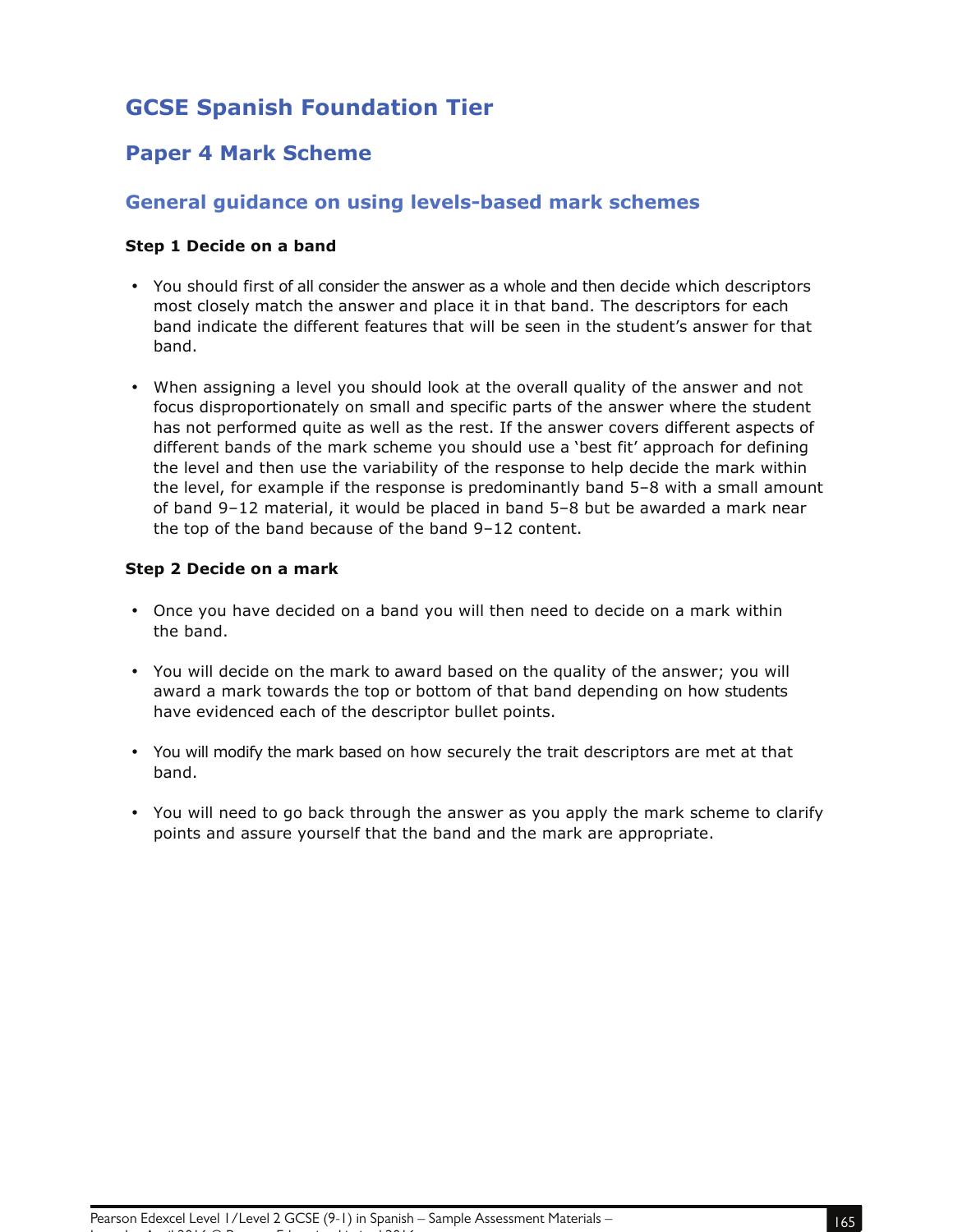## **Assessment criteria for the Foundation tier**

## **Question 1 – Foundation tier (12 marks)**

For this question, students' work is marked by Pearson using assessment criteria given in two mark grids:

- communication and content
- linguistic knowledge and accuracy.

The student is expected to produce 20–30 words for this task. The number of words is approximate and students will not be penalised for writing more or fewer words than recommended in the word count. All work produced by the student must be marked.

## **Question 1: communication and content mark grid – Foundation tier**

| <b>Mark</b>  | <b>Descriptor</b>                                                                                               |
|--------------|-----------------------------------------------------------------------------------------------------------------|
| $\mathbf{0}$ | No rewardable material                                                                                          |
| $1 - 2$      | Some relevant, basic information without development<br>٠                                                       |
|              | Uses language to inform, give short descriptions and express opinions<br>$\bullet$<br>with limited success      |
|              | Uses limited selection of common, familiar vocabulary and expression<br>$\bullet$<br>with frequent repetition   |
| $3 - 4$      | Mostly relevant information, minimal extra detail<br>٠                                                          |
|              | Uses language to give short descriptions, simple information and opinions<br>$\bullet$<br>with variable success |
|              | Uses small selection of common, familiar vocabulary and expression with<br>٠<br>some repetition                 |
| $5 - 6$      | Relevant information with occasional extra detail<br>$\bullet$                                                  |
|              | Uses language to give short descriptions, simple information and opinions<br>$\bullet$<br>with some success     |
|              | Uses small selection of common, familiar vocabulary and expression with<br>$\bullet$<br>little repetition       |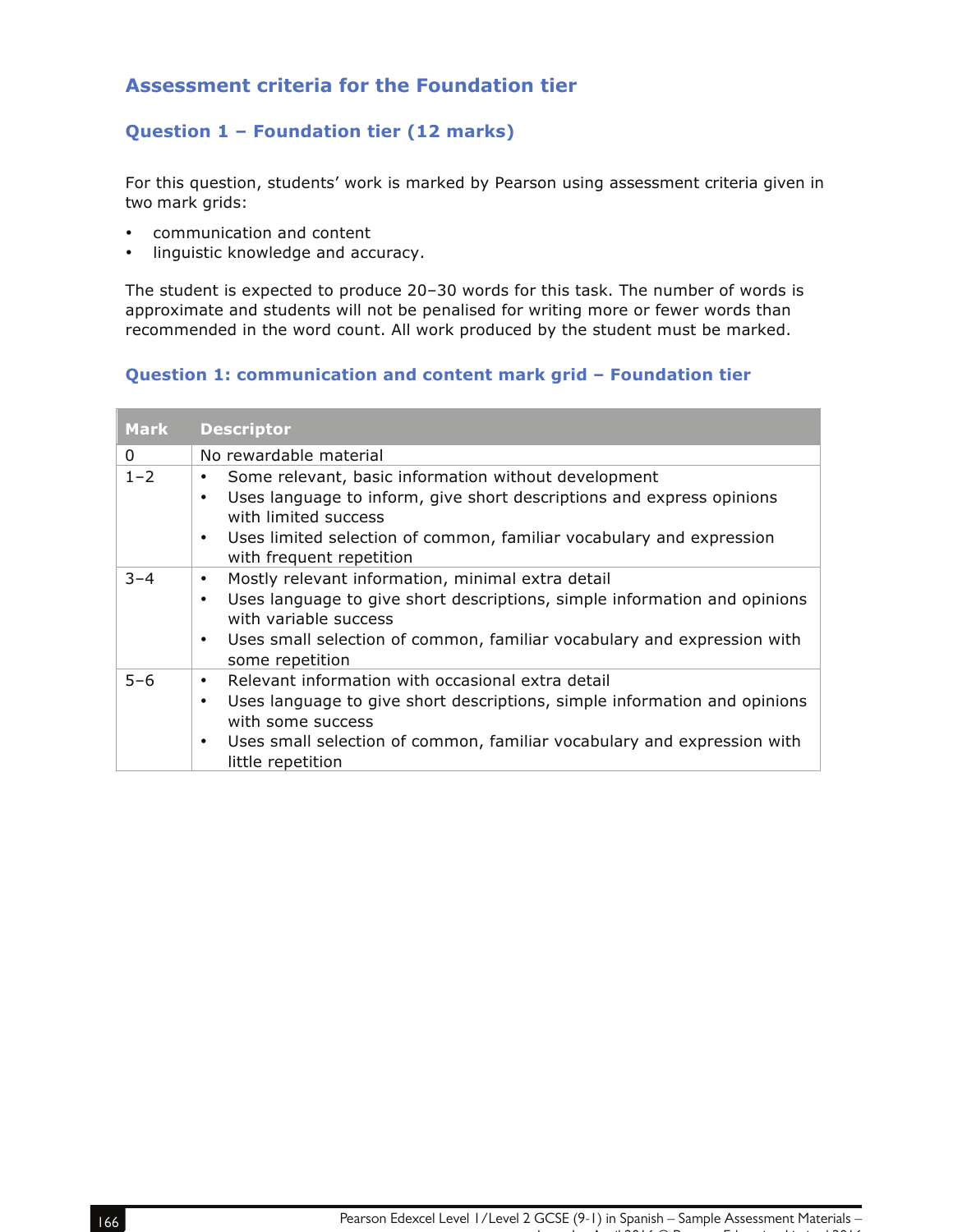## **Question 1: linguistic knowledge and accuracy mark grid – Foundation tier**

| <b>Mark</b> | <b>Descriptor</b>                                                                                                                                                                                                                                                                                                                              |
|-------------|------------------------------------------------------------------------------------------------------------------------------------------------------------------------------------------------------------------------------------------------------------------------------------------------------------------------------------------------|
| $\Omega$    | No rewardable material                                                                                                                                                                                                                                                                                                                         |
| $1 - 2$     | Produces simple, short sentences in isolation<br>٠<br>Limited accurate application of a small selection of straightforward<br>$\bullet$<br>grammatical structures, limited success in referring to present events;<br>frequently errors prevent meaning being conveyed                                                                         |
| $3 - 4$     | Produces simple, short sentences with little linking<br>$\bullet$<br>Inconsistently accurate application of a small selection of<br>$\bullet$<br>straightforward grammatical structures, inconsistently successful<br>reference to present events; often errors occur that hinder clarity of<br>communication and occasionally prevent meaning |
| $5 - 6$     | Produces simple sentences with some linking<br>$\bullet$<br>Accurate application of a small selection of straightforward grammatical<br>$\bullet$<br>structures, refers successfully to present events as appropriate to the<br>task; occasionally errors occur that hinder clarity of communication                                           |

## **Additional guidance**

*Straightforward* grammatical structures are considered to be:

- repetitive, simple word order
- short, simple sentences that use a repetitive range of common, high-frequency structures
- simple ideas, opinions and thoughts that are expressed but are not justified.

*Errors*: The mark grid describes the frequency of errors and the impact that errors have on coherence.

## Errors that **do not hinder clarity**:

- errors that do not affect meaning, for example gender, adjectival agreements
- infrequent errors that do not distract the reader from the content and which result in coherent writing.

#### Errors that **hinder clarity**:

- errors that make writing difficult to understand immediately (even if the meaning is eventually understood)/errors that force readers to re-read in order to understand what is meant, for example inappropriate tense formation, mismatch of subject and the possessive adjective
- frequent errors hinder clarity as they will distract the reader from the content of the writing.

#### Errors that **prevent meaning being conveyed**:

- errors that mean the reader cannot understand the message
- errors that convey the wrong message
- errors that make it unclear who is carrying out the action, for example using the incorrect person of the verb
- mother-tongue interference.

Issue 1 – April 2016 © Pearson Education Limited 2016

**NB**: these are examples only and do not constitute a finite list.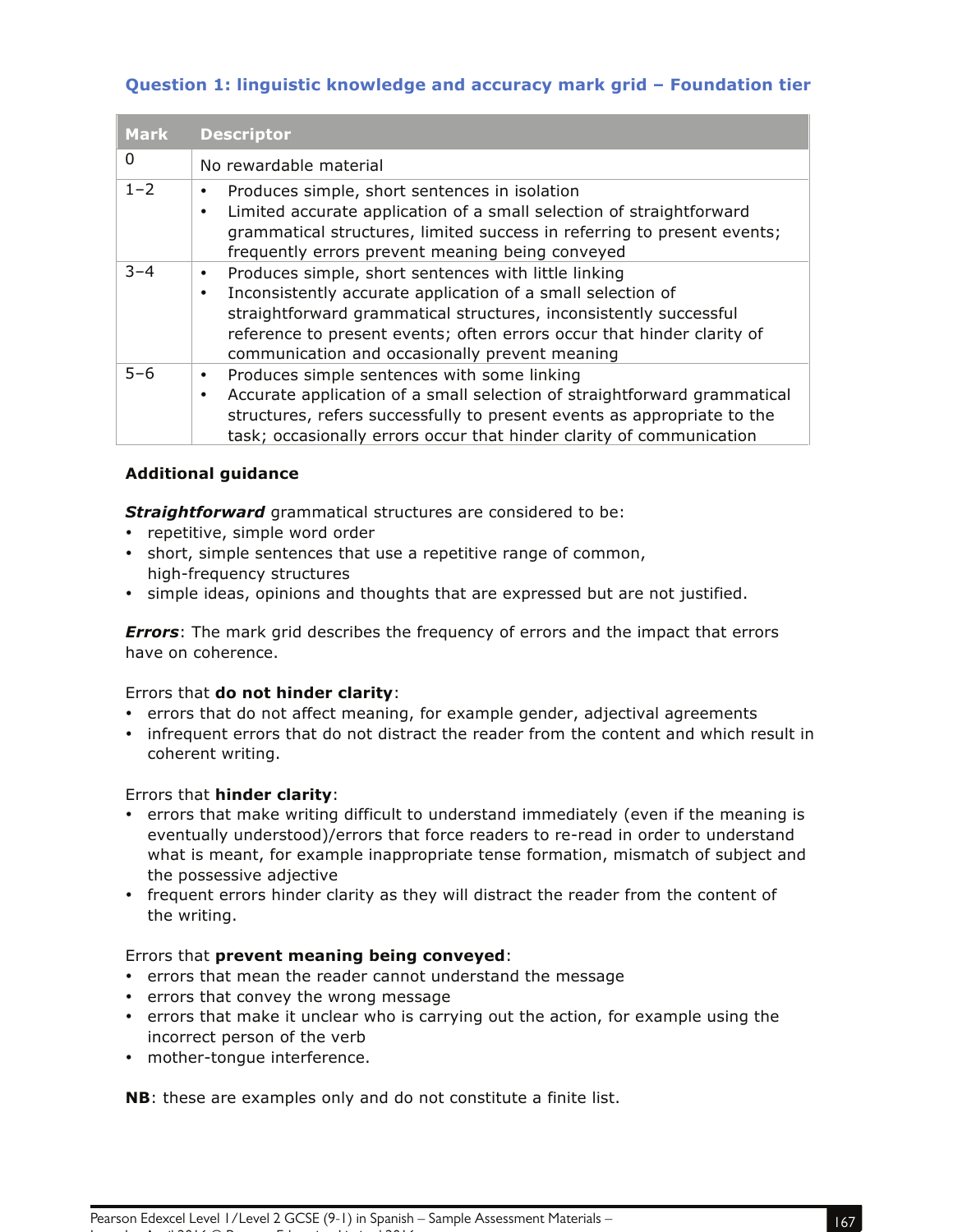## **Question 2 – Foundation tier (16 marks)**

For this question, students' work is marked by Pearson using assessment criteria given in two mark grids:

- communication and content
- linguistic knowledge and accuracy.

This question requires students to write in a formal style/register (see **Additional guidance** below).

The student is expected to produce 40–50 words for this task. The number of words is approximate and students will not be penalised for writing more or fewer words than recommended in the word count. All work produced by the student must be marked.

#### **Question 2: communication and content mark grid – Foundation tier**

| <b>Mark</b> | <b>Descriptor</b>                                                                                                                                                                                                                                                                                                                                                                                                                                                                                                                                                                                                         |
|-------------|---------------------------------------------------------------------------------------------------------------------------------------------------------------------------------------------------------------------------------------------------------------------------------------------------------------------------------------------------------------------------------------------------------------------------------------------------------------------------------------------------------------------------------------------------------------------------------------------------------------------------|
| 0           | No rewardable material                                                                                                                                                                                                                                                                                                                                                                                                                                                                                                                                                                                                    |
| $1 - 2$     | Limited information given likely to consist of single words and phrases<br>$\bullet$<br>Limited ability to use language to present simple facts, inform and note<br>$\bullet$<br>down key points; expression is frequently constrained and<br>communication often breaks down<br>Repetitive use of a limited selection of common words and phrases;<br>$\bullet$<br>heavy reliance on language of the stimulus material to express<br>thoughts<br>Knowledge of register and style is rarely evident because of restricted<br>$\bullet$<br>use of vocabulary and expression                                                |
| $3 - 4$     | Some brief information given, basic points made without development<br>$\bullet$<br>Occasional success in using language to present simple facts,<br>$\bullet$<br>information and to note down key points but expression is sometimes<br>constrained and communication occasionally breaks down<br>Limited use of common, familiar vocabulary and expression with<br>$\bullet$<br>frequent repetition; some reliance on language of the stimulus material<br>to express thoughts<br>$\bullet$                                                                                                                             |
| $5 - 6$     | Occasional appropriate use of register and style<br>Some relevant information given appropriate to the task, basic points<br>$\bullet$<br>made with little development<br>Uses language with some success, to present simple facts, information<br>$\bullet$<br>and to note down key points, expression is occasionally constrained<br>Uses a small range of, common, familiar vocabulary and expression,<br>$\bullet$<br>mostly independently selected, with some repetition; mostly goes<br>beyond the language of the stimulus material<br>Mostly appropriate use of register and style, mostly sustained<br>$\bullet$ |
| $7 - 8$     | Relevant information given appropriate to the task, basic points made<br>$\bullet$<br>with some development<br>Uses language mostly with success, to present simple facts,<br>$\bullet$<br>information and to note down key points using simple ideas<br>Uses independently selected, common, familiar vocabulary and<br>$\bullet$<br>expression with little repetition; goes beyond the language of the<br>stimulus material<br>Appropriate use of register and style sustained<br>$\bullet$                                                                                                                             |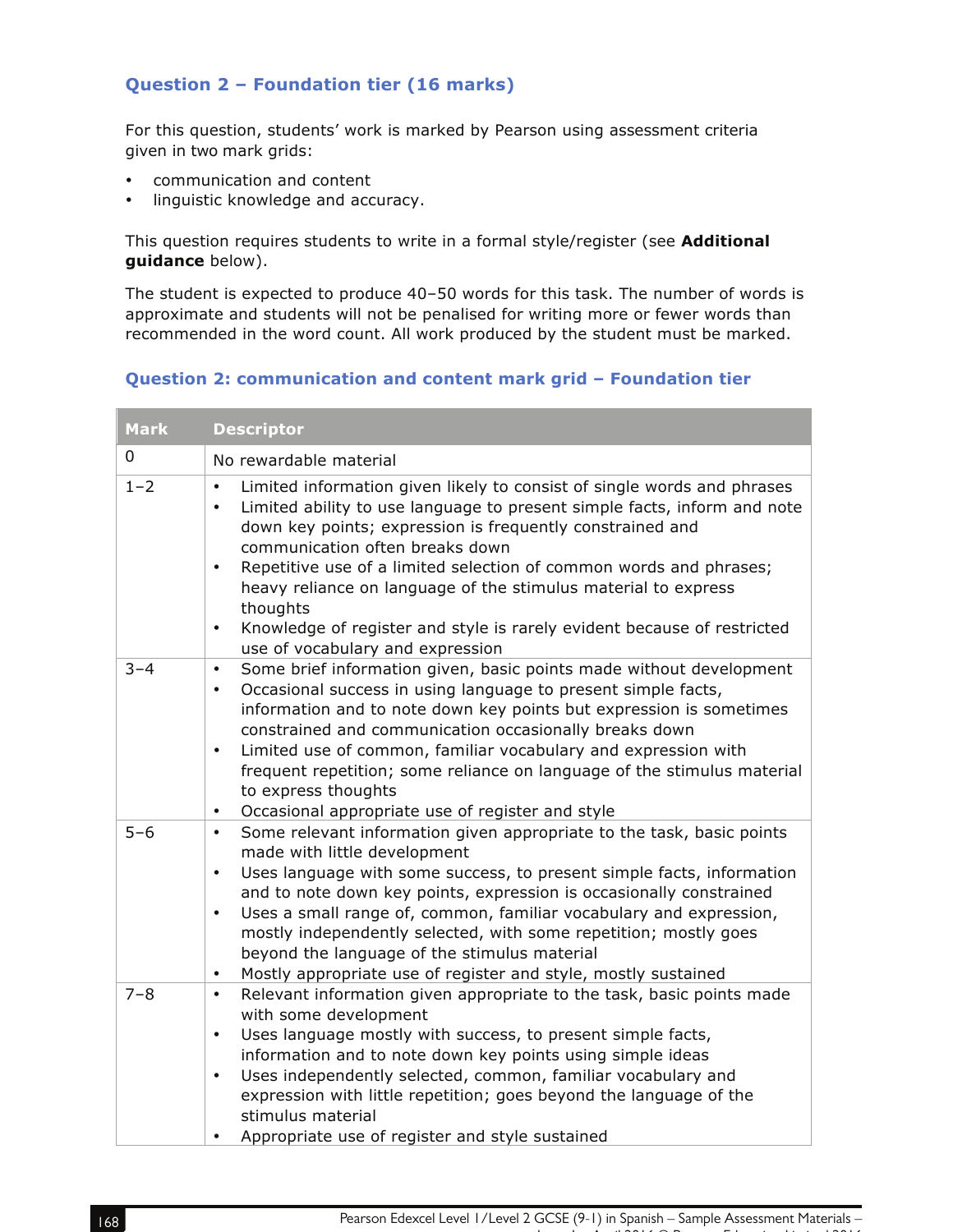#### **Additional guidance**

*Independently selected … vocabulary and expression:* Students may use key words from the stimulus material but to demonstrate their knowledge of vocabulary and ability to express themselves independently they must be able to use vocabulary and expression that is not in the stimulus material.

*Register and style* **definition:** *Formal* register and style includes, for example, avoidance of slang, over-familiar language, exaggeration, 'text-speak', inappropriate colloquialisms or writing in a conversational style. Formal register and style require the use of the formal structure when using, for example, verbs and possessive adjectives.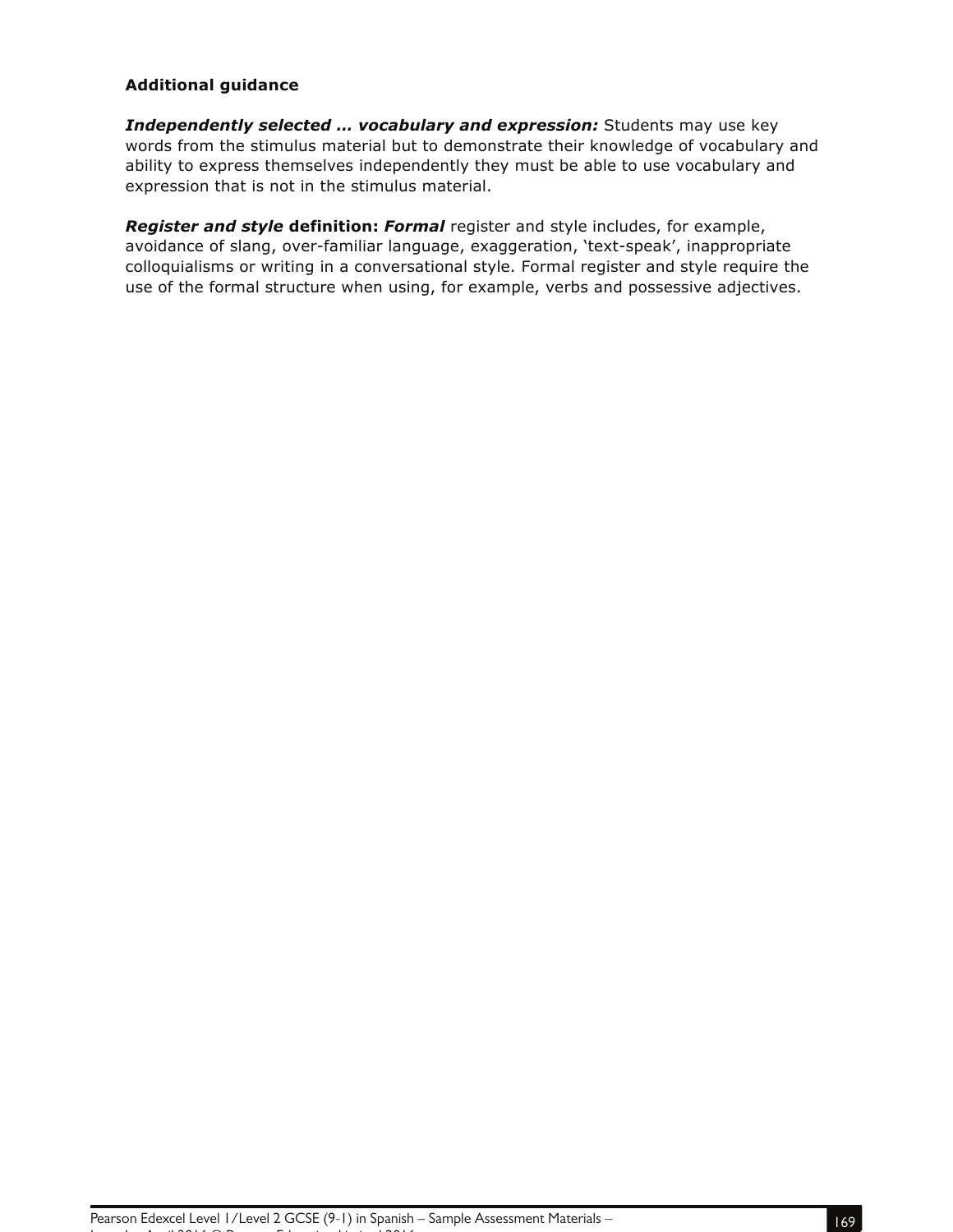## **Question 2: linguistic knowledge and accuracy mark grid – Foundation tier**

| <b>Mark</b> | <b>Descriptor</b>                                                                                                                                                                                                                                                                                                                                                                                                |
|-------------|------------------------------------------------------------------------------------------------------------------------------------------------------------------------------------------------------------------------------------------------------------------------------------------------------------------------------------------------------------------------------------------------------------------|
| $\Omega$    | No rewardable material                                                                                                                                                                                                                                                                                                                                                                                           |
| $1 - 2$     | Repetitive use of minimal selection of straightforward grammatical<br>$\bullet$<br>structures<br>Produces individual words/set phrases<br>٠<br>Limited accuracy in grammatical structures used, limited success in<br>$\bullet$<br>referring to present and future events; regular errors prevent meaning<br>being conveyed                                                                                      |
| $3 - 4$     | Use of a restricted range of straightforward grammatical structures,<br>$\bullet$<br>frequent repetition<br>Produces simple, short sentences, which are not linked<br>$\bullet$<br>Occasional accuracy in grammatical structures used, occasional success<br>$\bullet$<br>in referring to present and future events; sometimes errors prevent<br>meaning being conveyed                                          |
| $5 - 6$     | Uses straightforward grammatical structures, some repetition<br>$\bullet$<br>Produces simple, short sentences with minimal linking<br>$\bullet$<br>Some accurate use of straightforward grammatical structures, some<br>$\bullet$<br>success in referring to present and future events to meet the<br>requirements of the task; occasionally errors prevent meaning being<br>conveyed                            |
| $7 - 8$     | Uses straightforward grammatical structures, occasional repetition<br>$\bullet$<br>Produces predominantly simple sentences occasionally linked together<br>$\bullet$<br>Mostly accurate use of straightforward grammatical structures, mostly<br>$\bullet$<br>successful references to present and future events to meet the<br>requirements of the task; occasionally errors hinder clarity of<br>communication |

#### **Additional guidance**

**Straightforward** grammatical structures are considered to be:

- repetitive, simple word order
- short, simple sentences that use a repetitive range of common, high-frequency structures
- simple ideas, opinions and thoughts that are expressed but are not justified.

*Errors*: The mark grid describes the frequency of errors and the impact that errors have on coherence.

## Errors that **do not hinder clarity**:

- errors that do not affect meaning, for example gender, adjectival agreements
- infrequent errors that do not distract the reader from the content and that result in coherent writing.

## Errors that **hinder clarity**:

- errors that make writing difficult to understand immediately (even if the meaning is eventually understood)/errors that force readers to re-read in order to understand what is meant, for example inappropriate tense formation, mismatch of subject and the possessive adjective
- frequent errors hinder clarity as they will distract the reader from the content of the writing.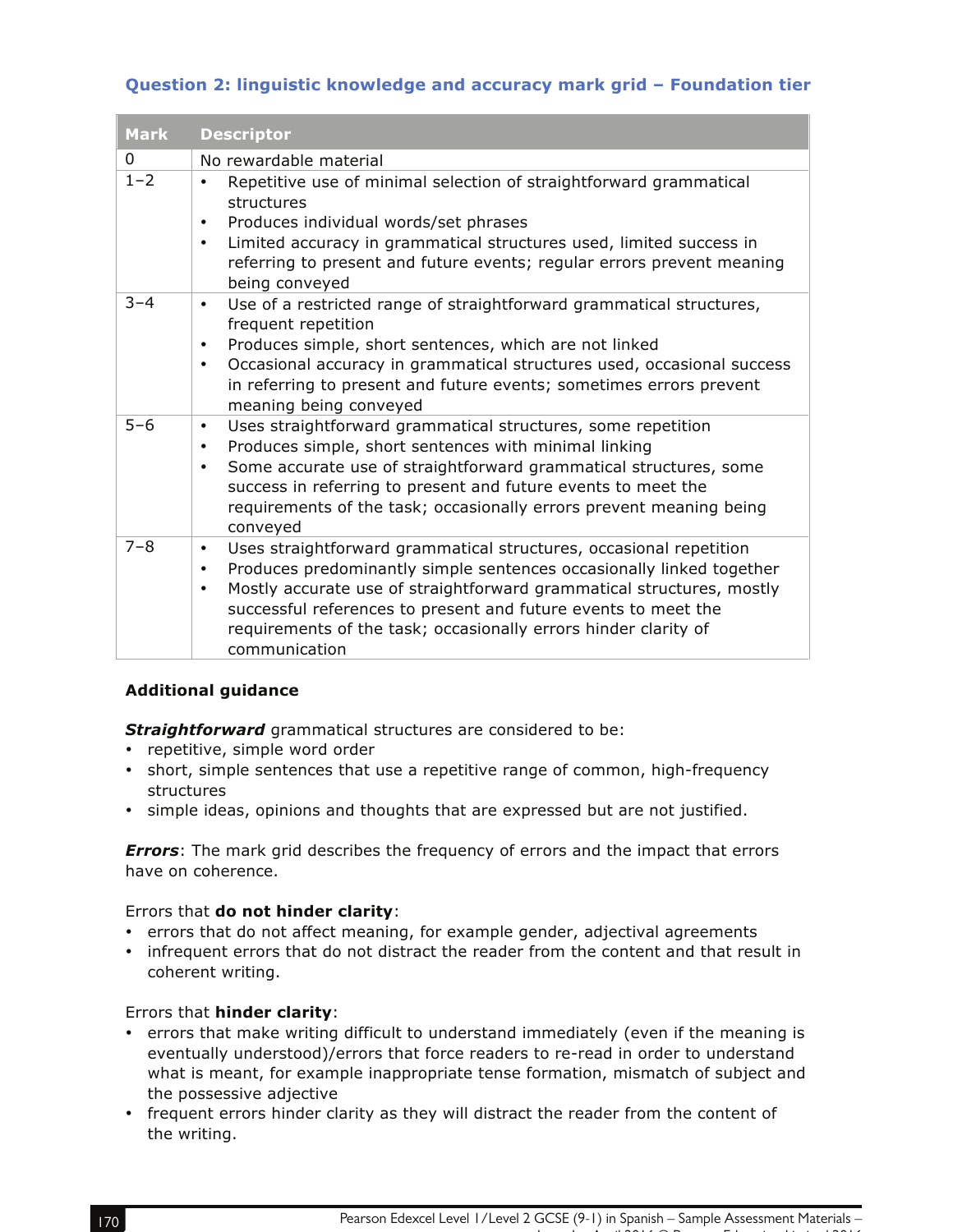Errors that **prevent meaning being conveyed**:

- errors that mean the reader cannot understand the message
- errors that convey the wrong message
- errors that make it unclear who is carrying out the action, for example using the incorrect person of the verb
- mother-tongue interference.

**NB**: these are examples only and do not constitute a finite list.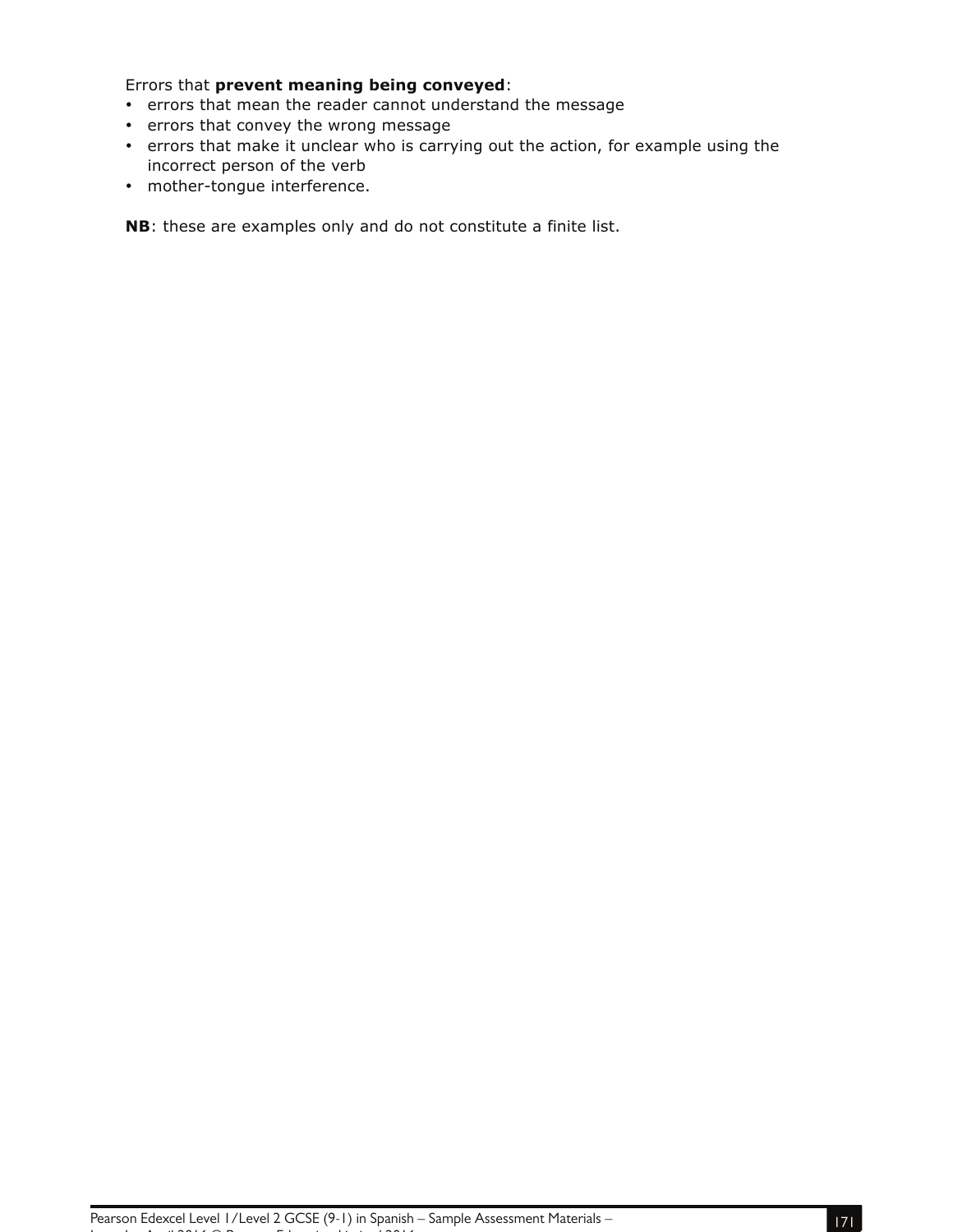## **Question 3 – Foundation tier (20 marks)**

For this question, students' work is marked by Pearson using assessment criteria given in two mark grids:

- communication and content
- linguistic knowledge and accuracy.

This question contains four bullet points that form part of the task. Failure to cover all four bullet points will impact on the marks that can be awarded against the requirements of the two mark grids for this question (see below). There is no requirement for even coverage of the bullet points in any band. However in order to access marks in the top band students must refer to all bullet points and meet the other assessment criteria in the top band.

This question requires students to write in an informal style (see **Additional guidance** below).

The student is expected to produce 80–90 words for this task. The number of words is approximate and students will not be penalised for writing more or fewer words than recommended in the word count. All work produced by the student must be marked.

#### **Question 3: communication and content mark grid – Foundation tier**

| <b>Mark</b> | <b>Descriptor</b>                                                                                                                                                                                                                                                                                                                                                                                                                                                                                                                                                                         |
|-------------|-------------------------------------------------------------------------------------------------------------------------------------------------------------------------------------------------------------------------------------------------------------------------------------------------------------------------------------------------------------------------------------------------------------------------------------------------------------------------------------------------------------------------------------------------------------------------------------------|
| 0           | No rewardable material                                                                                                                                                                                                                                                                                                                                                                                                                                                                                                                                                                    |
| $1 - 3$     | Communicates brief information relevant to the task with little<br>$\bullet$<br>development<br>Limited adaptation of language to narrate, inform and interest;<br>$\bullet$<br>straightforward personal opinions are given with limited justification<br>Expresses straightforward thoughts and ideas; uses common, familiar<br>$\bullet$<br>language with repetition<br>Variable use of appropriate register and style<br>$\bullet$                                                                                                                                                      |
| $4 - 6$     | Communicates information relevant to the task, with development of<br>$\bullet$<br>the occasional key point and idea<br>Some effective adaptation of language to narrate and inform; attempts<br>$\bullet$<br>are made to interest and give convincing personal opinions which are<br>occasionally successful<br>Expresses mainly straightforward thoughts and ideas with the<br>$\bullet$<br>occasional individual thought/idea; some different examples of<br>common,<br>familiar language<br>Appropriate use of register and style is evident but with<br>$\bullet$<br>inconsistencies |
| $7 - 9$     | Communicates information relevant to the task, with development of<br>$\bullet$<br>some key points and ideas<br>Mostly effective adaptation of language to narrate and inform, some<br>$\bullet$<br>effective language to interest and give convincing personal opinions<br>Some examples of creative language use to express individual<br>$\bullet$<br>thoughts and ideas; a variety of mainly common, familiar language<br>with the occasional example of uncommon language<br>Appropriate use of register and style is evident but with occasional<br>٠<br>inconsistency              |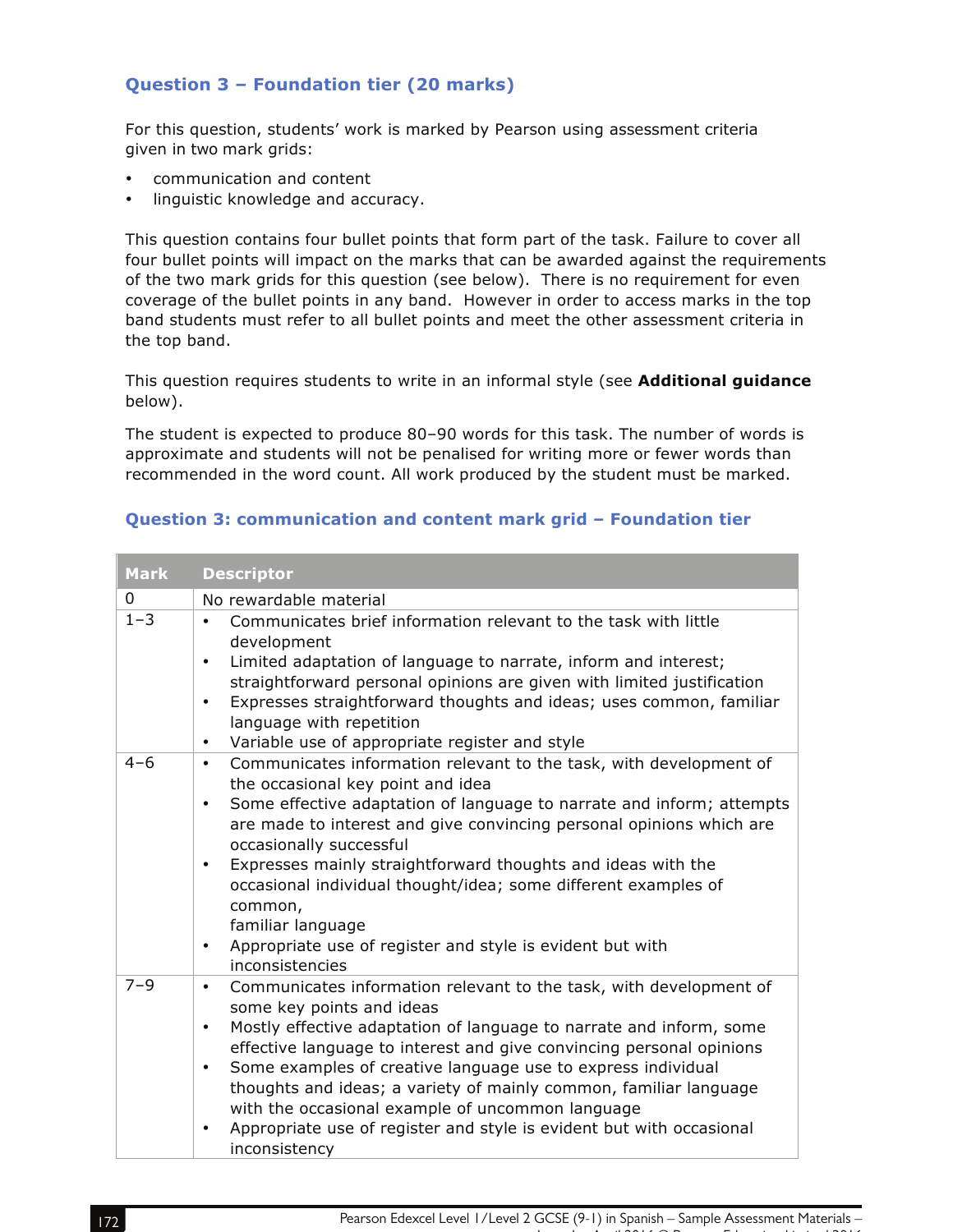| <b>Mark</b> | <b>Descriptor</b>                                                                                                                                                                  |
|-------------|------------------------------------------------------------------------------------------------------------------------------------------------------------------------------------|
| $10 - 12$   | Communicates information relevant to the task with expansion of key<br>$\bullet$<br>points and ideas                                                                               |
|             | Effective adaptation of language to narrate, inform, interest and give<br>$\bullet$<br>convincing personal opinions                                                                |
|             | Frequent examples of creative language use to express individual<br>$\bullet$<br>thoughts and ideas; a variety of vocabulary and expression, some<br>examples of uncommon language |
|             | Appropriate use of register and style throughout with minimal<br>٠<br>inconsistency                                                                                                |

#### **Additional guidance**

*Creative language use* – examples of creative language use are:

- using language to create an effect
- using language, including familiar, high-frequency and simple language, to respond to unfamiliar/unexpected contexts and purposes
- using language to express thoughts, ideas, feelings and emotions
- using language to inform and narrate ideas, thoughts and points of view to maintain interest
- applying a variety of vocabulary and structures to maintain interest
- using language effectively to achieve more complex purposes, for example to interest, to convince.

*Individual* thoughts, ideas and opinions: this is linked to creative use of language whereby students use language to express original thoughts, ideas and points of view that go beyond the minimum/standard/predictable response.

*Register and style definition***:** *Informal register and style -* examples of informal style include colloquial, conversational language which students would use with friends. It also requires use of the informal structure when using, for example, verbs and possessive adjectives.

## *Adaptation of language to narrate, inform, interest and give convincing*

*opinions*: adapts language to achieve different purposes in the language; students may adapt language more effectively for one purpose than another, for example they may use language effectively to narrate but less effectively to interest or give a convincing opinion.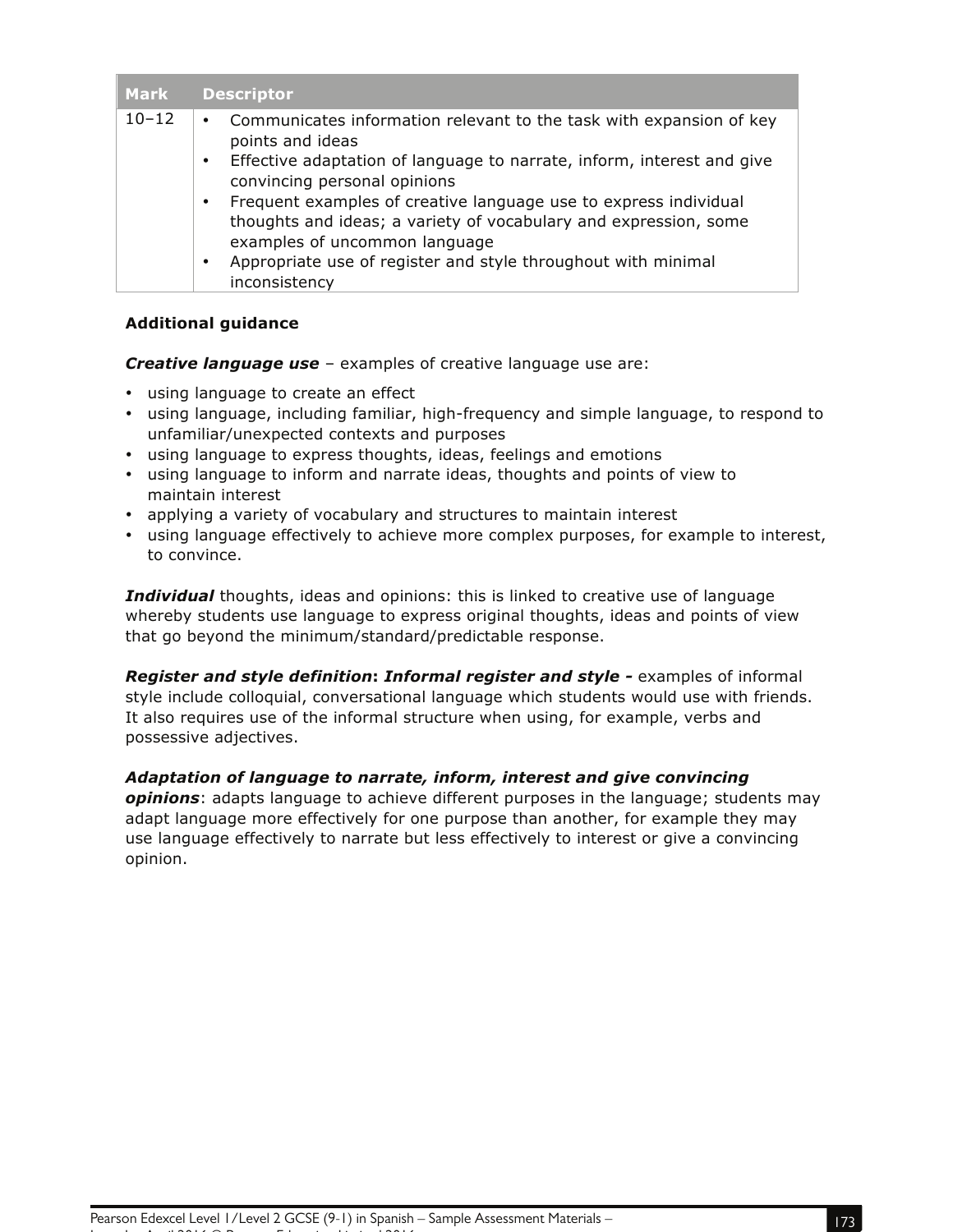## **Question 3: linguistic knowledge and accuracy mark grid – Foundation tier**

| <b>Mark</b> | <b>Descriptor</b>                                                                                                                                                                                                                                                                                                                                                     |
|-------------|-----------------------------------------------------------------------------------------------------------------------------------------------------------------------------------------------------------------------------------------------------------------------------------------------------------------------------------------------------------------------|
| 0           | No rewardable material                                                                                                                                                                                                                                                                                                                                                |
| $1 - 2$     | Uses straightforward grammatical structures, some repetition<br>$\bullet$<br>Produces brief, simple sentences, limited linking of sentences<br>$\bullet$<br>Variable accuracy with language and structures, variable success when<br>$\bullet$<br>referring to past, present and future events, regular ambiguity; often<br>errors prevent meaning being conveyed     |
| $3 - 4$     | Uses mostly straightforward grammatical structures, occasional<br>$\bullet$<br>repetition<br>Produces occasionally extended sentences linked with familiar,<br>$\bullet$<br>straightforward conjunctions<br>Some accurate language and structures, including some successful<br>٠<br>references to past, present and future events, some ambiguity; often             |
|             | errors occur that hinder clarity of communication and occasionally<br>prevent meaning being conveyed                                                                                                                                                                                                                                                                  |
| $5 - 6$     | Different examples of straightforward grammatical structures are evident<br>$\bullet$<br>Produces some extended sentences that are linked with familiar,<br>$\bullet$<br>straightforward conjunctions<br>Frequently accurate language and structures, including mostly successful<br>$\bullet$                                                                        |
|             | references to past, present and future events, occasional ambiguity;<br>sometimes errors occur that hinder clarity of communication                                                                                                                                                                                                                                   |
| $7 - 8$     | Some variation of grammatical structures, occasional complex structure<br>$\bullet$<br>Produces frequently extended sentences, well linked together<br>$\bullet$<br>Generally accurate language and structures, including successful<br>$\bullet$<br>references to past, present and future events; occasionally errors occur<br>that hinder clarity of communication |

#### **Additional guidance**

*Complex* grammatical structures are considered to be:

- varied and complex word order
- using extended sentences that include a range of structures, for example conjunctions, pronouns, reported speech and/or a range of lexis, for example to express abstract ideas/convey justified arguments
- conceptually more challenging language.

*Straightforward* grammatical structures are considered to be:

- repetitive, simple word order
- short, simple sentences that use a repetitive range of common, high-frequency structures
- simple ideas, opinions and thoughts that are expressed but are not justified.

*Errors*: students are not expected to produce perfect, error-free writing in order to access the top band as errors are also made by native speakers. The mark grid describes the frequency of errors and the impact that errors have on coherence.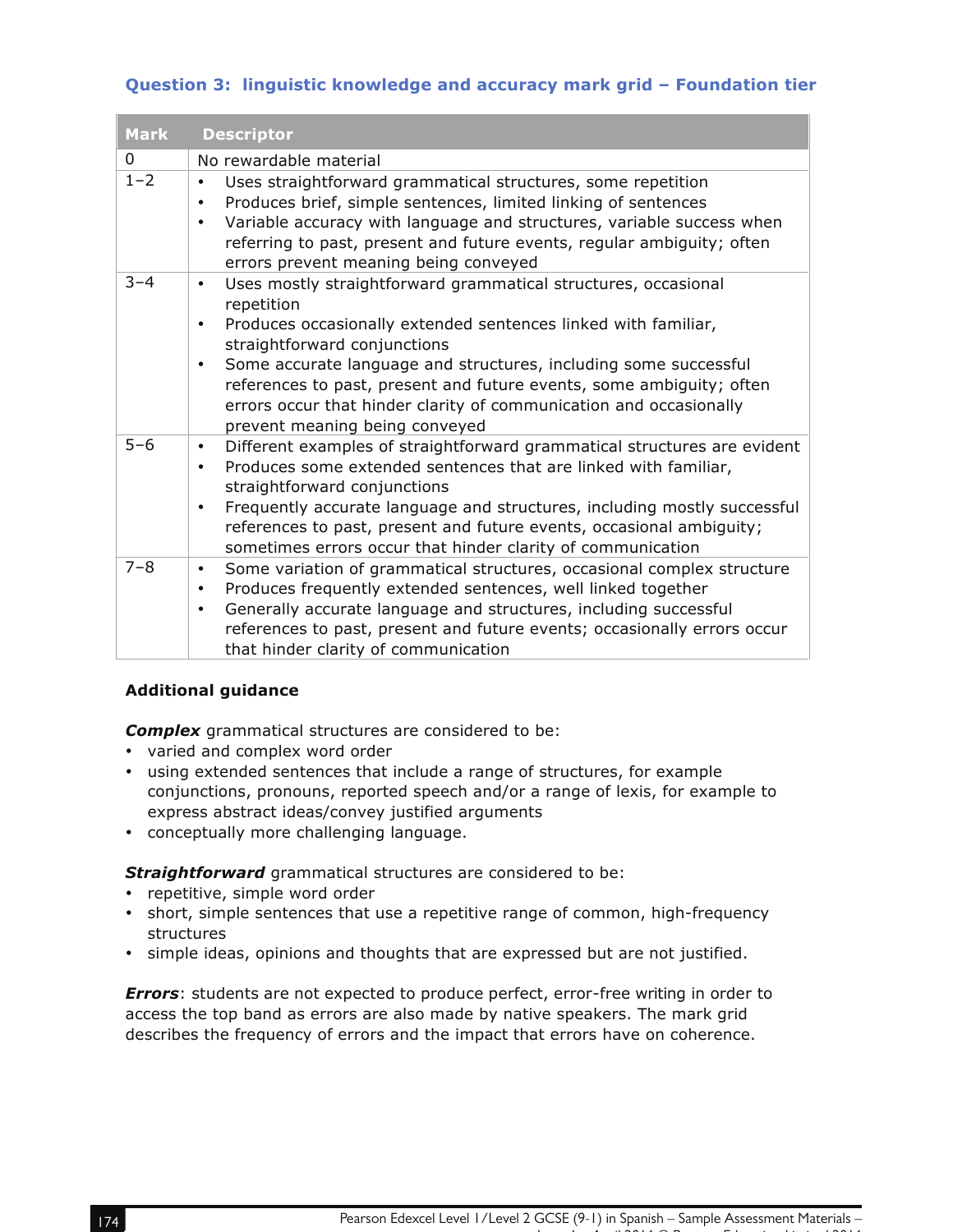### Errors that **do not hinder clarity**:

- errors that do not affect meaning, for example gender, adjectival agreements
- infrequent errors that do not distract the reader from the content and which result in coherent writing.

#### Errors that **hinder clarity**:

- errors that make writing difficult to understand immediately (even if the meaning is eventually understood)/errors that force readers to re-read in order to understand what is meant, for example inappropriate tense formation, mismatch of subject and the possessive adjective
- frequent errors hinder clarity as they will distract the reader from the content of the writing.

#### Errors that **prevent meaning being conveyed**:

- errors that mean the reader cannot understand the message
- errors that convey the wrong message
- errors that make it unclear who is carrying out the action, for example using the incorrect person of the verb
- mother-tongue interference.

**NB**: these are examples only and do not constitute a finite list.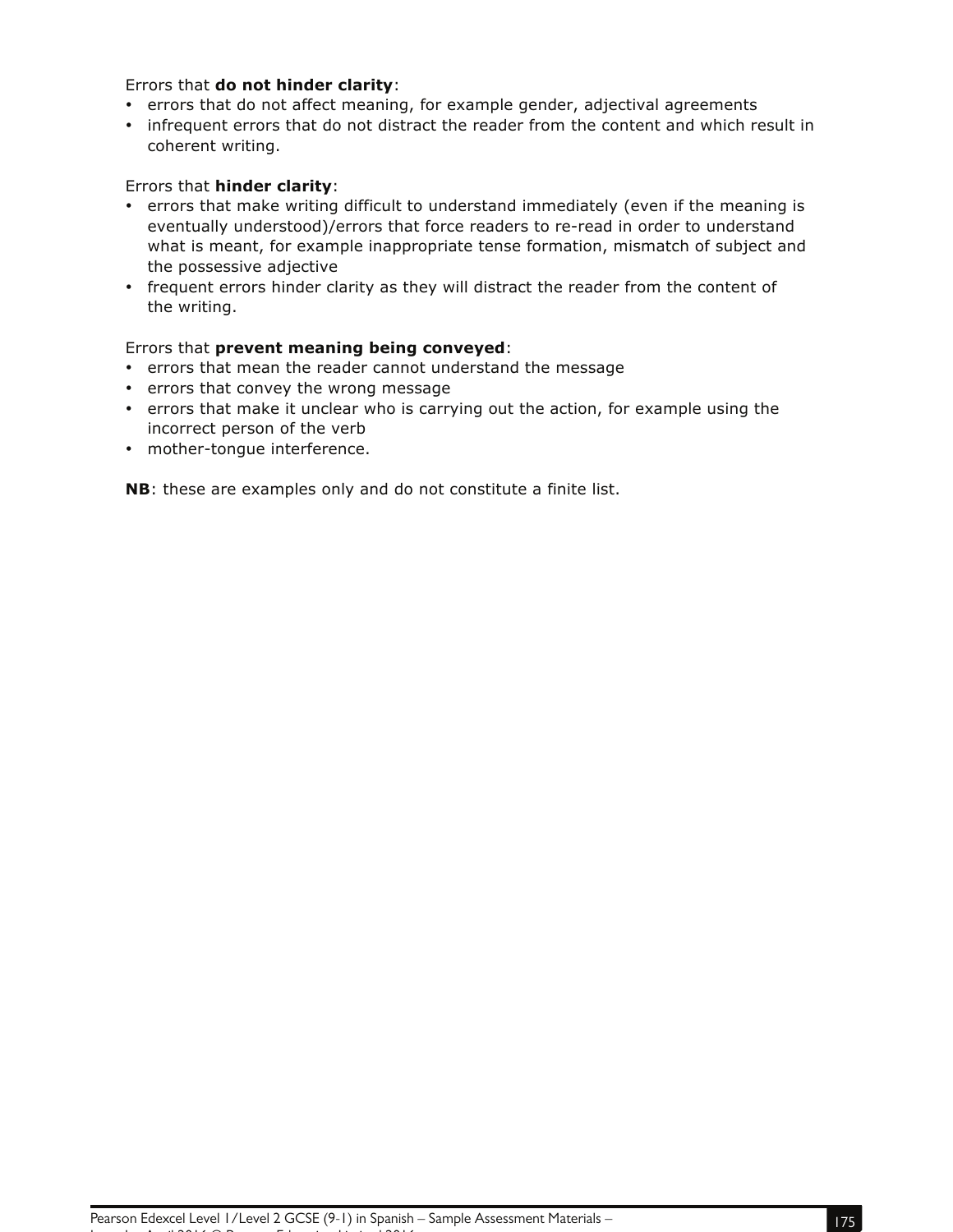## **Question 4 – Foundation tier (12 marks)**

## **Translation mark grids and example responses**

### **Mark grid for sentences (a), (b) and (c), which are worth 2 marks each. The mark grid will be applied to each individual sentence.**

| Mark' | <b>Descriptor</b>                                                                                   |
|-------|-----------------------------------------------------------------------------------------------------|
|       | No rewardable material                                                                              |
|       | Meaning partially communicated with errors that hinder clarity or prevent<br>meaning being conveyed |
|       | Meaning fully communicated with occasional errors that do not hinder<br>clarity                     |

| Question<br>number | Example response                                                                                                 |
|--------------------|------------------------------------------------------------------------------------------------------------------|
| 4(a)               | Mi instituto/ colegio es grande                                                                                  |
| 4(b)               | Hay una biblioteca moderna<br>(Adjective needs to be in correct position; must match the gender of the<br>noun.) |
| 4(c)               | Me llevo bien con mis profesores, son muy simpáticos                                                             |

## **Mark grid for sentences (d) and (e), which are worth 3 marks each. The mark grid will be applied to each individual sentence.**

| Mark | <b>Descriptor</b>                                                                                                                                                                                     |
|------|-------------------------------------------------------------------------------------------------------------------------------------------------------------------------------------------------------|
| 0    | No rewardable material                                                                                                                                                                                |
|      | Some words are communicated but the overall meaning of the sentence<br>is not communicated                                                                                                            |
|      | The meaning of the sentence is partially communicated<br>٠<br>Linguistic structures and vocabulary are mostly accurate with some<br>٠<br>errors that hinder clarity or prevent meaning being conveyed |
|      | The meaning of the sentence is fully communicated<br>٠<br>Linguistic structures and vocabulary are accurate with only occasional<br>٠<br>errors that do not hinder clarity                            |

| Question<br>number | Example response                                                           |
|--------------------|----------------------------------------------------------------------------|
| 4(d)               | Ayer por la tarde estudié el inglés y las ciencias.                        |
|                    | (Correct use of past tense is required.)                                   |
| 4(e)               | Prefiero el español porque saco buenas notas, pero no me gusta el francés. |